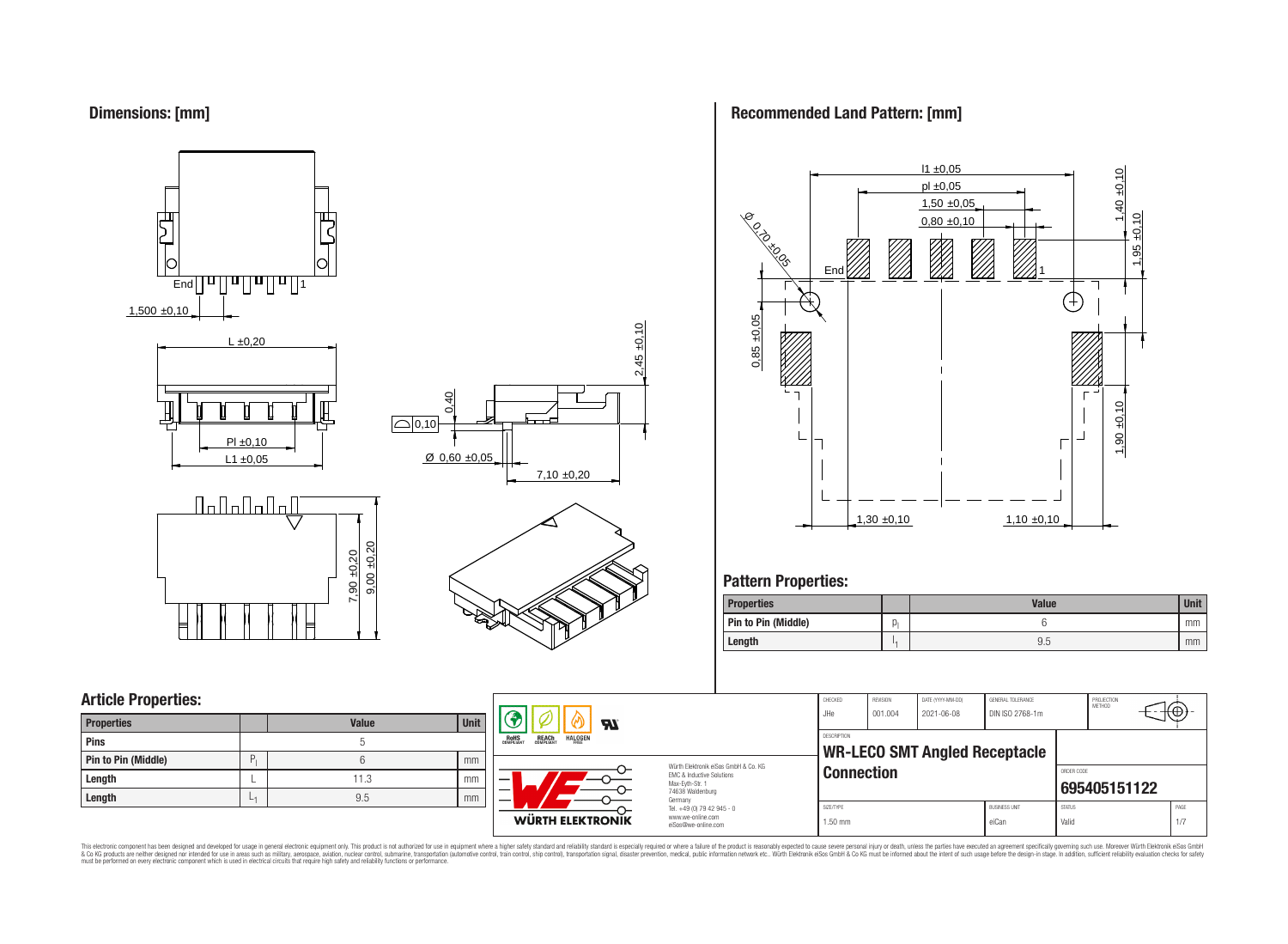### **Kind Properties:**

| <b>Properties</b> | <b>Value</b>     | <b>Unit</b> |  |  |
|-------------------|------------------|-------------|--|--|
| Pitch             | . . 5            | mm          |  |  |
| <b>Durability</b> | 10 Mating cycles |             |  |  |

# **Material Properties:**

| <b>Insulator Material</b>            | PA6T                  |
|--------------------------------------|-----------------------|
| <b>Insulator Flammability Rating</b> | $UL94$ V-0            |
| <b>Insulator Color</b>               | White                 |
| <b>Contact Material</b>              | Phosphor Bronze       |
| <b>Contact Plating</b>               | Matte Tin over Nickel |
| <b>Contact Type</b>                  | Stamped               |
| <b>Solder Tabs</b>                   | <b>Brass</b>          |
| <b>Solder Tabs Plating</b>           | Matte Tin over Nickel |

### **General Information:**

| . Operating Temperature | $\sim$ |
|-------------------------|--------|
| oporamıy                | --     |
|                         |        |

### **Electrical Properties:**

| <b>Properties</b>            |               | <b>Test conditions</b> | <b>Value</b> | <b>Unit</b>    | Tol. |
|------------------------------|---------------|------------------------|--------------|----------------|------|
| <b>Rated Current</b>         | ΙR            |                        |              | A              | max. |
| <b>Working Voltage</b>       |               |                        | 150          | V(AC)          |      |
| <b>Withstanding Voltage</b>  |               | min                    | 1300         | V(AC)          |      |
| <b>Contact Resistance</b>    | R             |                        | 20           | $m\Omega$      | max. |
| <b>Insulation Resistance</b> | $R_{\mid SO}$ |                        | 1000         | M <sub>2</sub> | min. |

### **Certification:**

| <b>RoHS Approval</b>                                  | Compliant [2011/65/EU&2015/863] |  |  |
|-------------------------------------------------------|---------------------------------|--|--|
| Conform or declared [(EC)1907/2006]<br>REACh Approval |                                 |  |  |
| Halogen Free                                          | Conform [IEC 61249-2-21]        |  |  |

# **Certification:**

**UL Approval** E323964

### **Packaging Properties:**

| ------<br>aunayiiiy | <b>Reel</b><br>lape and |
|---------------------|-------------------------|
| Packaging Unit      | 1100                    |
|                     |                         |

In order to handle products correctly, please download our precaution guide which is available under "Tutorials" on our Homepage: www. we-online.com/precaution\_wr-leco

| $\boldsymbol{M}$                                                 |                                                                                                                                | CHECKED<br>JHe                                             | <b>REVISION</b><br>001.004 | DATE (YYYY-MM-DD)<br>2021-06-08 | GENERAL TOLERANCE<br>DIN ISO 2768-1m |                        | PROJECTION<br><b>METHOD</b> |  | т⊕≁-        |
|------------------------------------------------------------------|--------------------------------------------------------------------------------------------------------------------------------|------------------------------------------------------------|----------------------------|---------------------------------|--------------------------------------|------------------------|-----------------------------|--|-------------|
| <b>REACH</b><br>COMPLIANT<br><b>HALOGEN</b><br>ROHS<br>COMPLIANT |                                                                                                                                | <b>DESCRIPTION</b><br><b>WR-LECO SMT Angled Receptacle</b> |                            |                                 |                                      |                        |                             |  |             |
| -                                                                | Würth Elektronik eiSos GmbH & Co. KG<br><b>EMC &amp; Inductive Solutions</b><br>Max-Evth-Str. 1<br>74638 Waldenburg<br>Germany | <b>Connection</b>                                          |                            |                                 |                                      | ORDER CODE             | 695405151122                |  |             |
| WÜRTH ELEKTRONIK                                                 | Tel. +49 (0) 79 42 945 - 0<br>www.we-online.com<br>eiSos@we-online.com                                                         | SIZE/TYPE<br>$1.50$ mm                                     |                            |                                 | <b>BUSINESS UNIT</b><br>eiCan        | <b>STATUS</b><br>Valid |                             |  | PAGE<br>2/7 |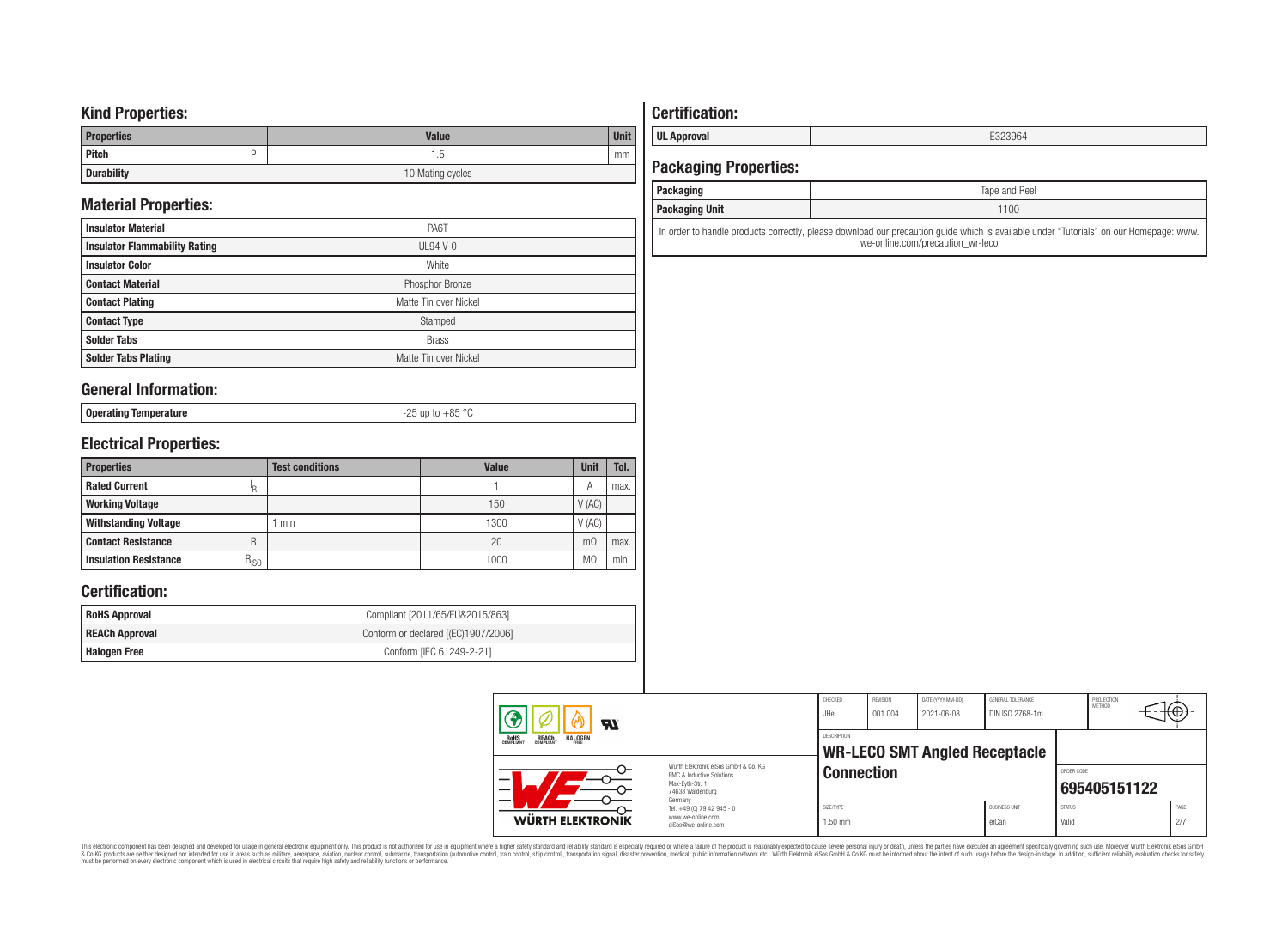**Packaging Specification - Tape and Reel: [mm]**

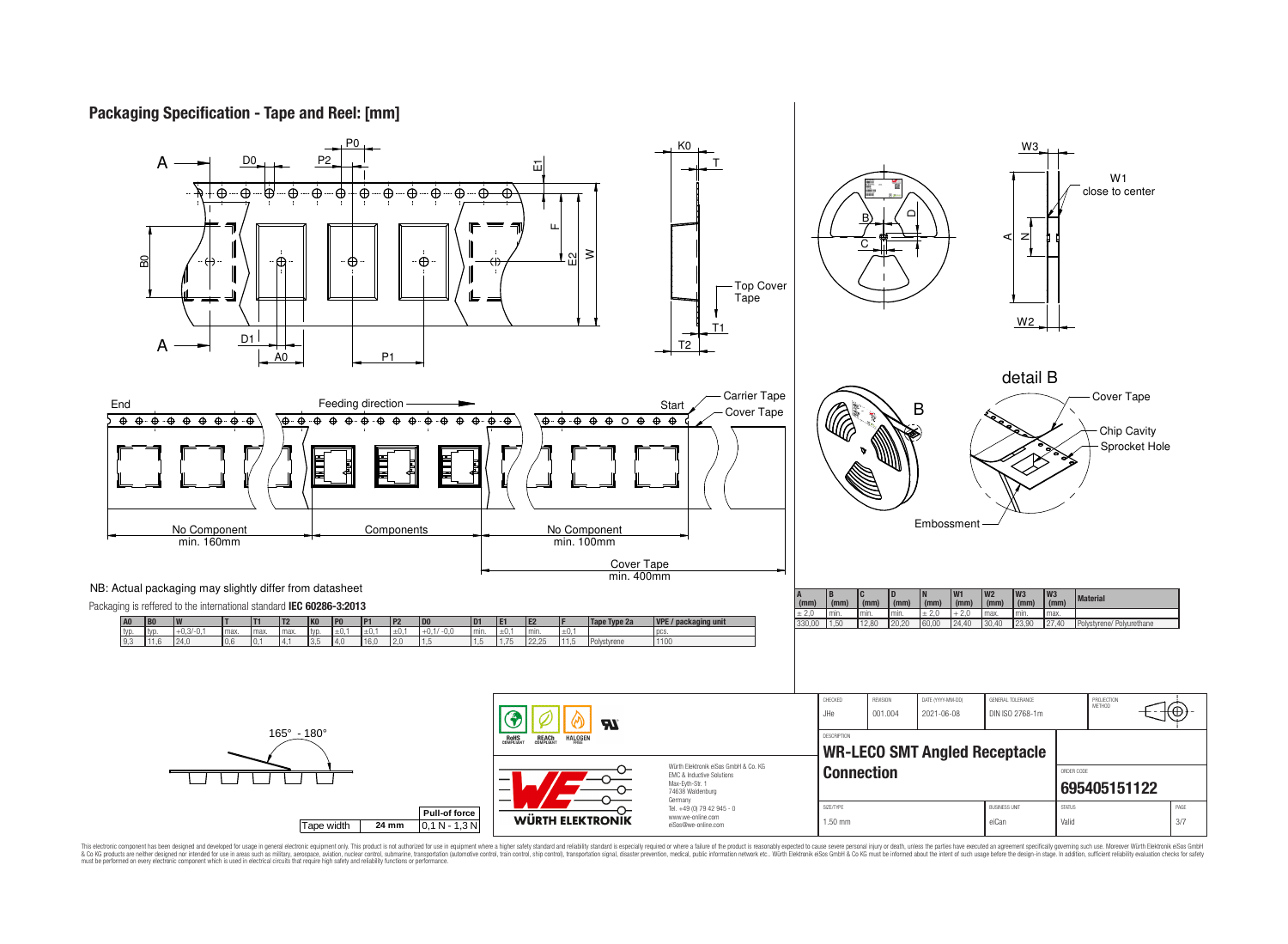$L_{\text{C}}$  (mm)  $\vert W_{\text{C}} \vert$ 

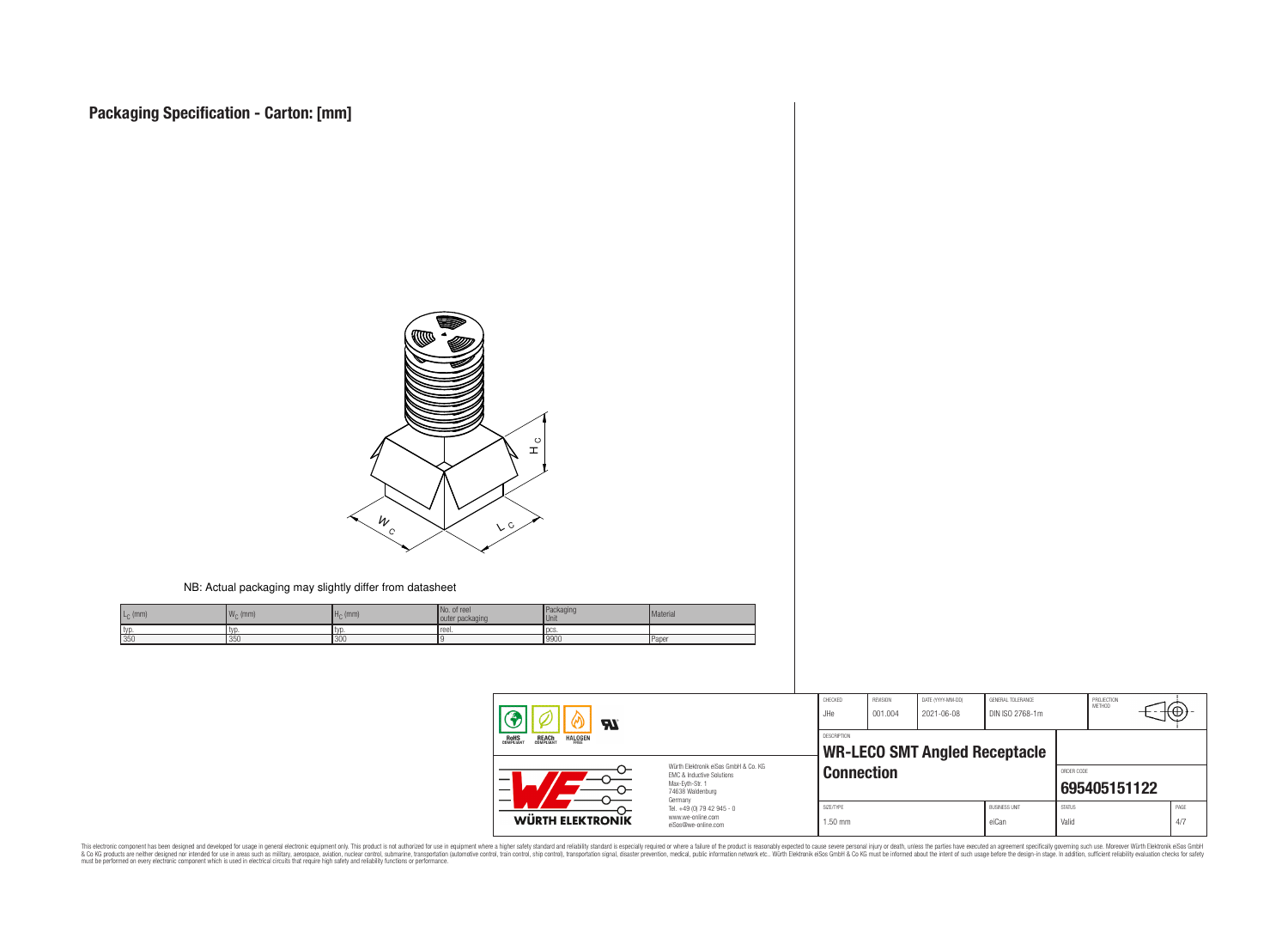# **Classification Reflow Profile for SMT components:**

![](_page_4_Figure_1.jpeg)

# **Classification Reflow Soldering Profile:**

| <b>Profile Feature</b>                              |                           | Value                            |
|-----------------------------------------------------|---------------------------|----------------------------------|
| <b>Preheat Temperature Min</b>                      | s min                     | 150 °C                           |
| <b>Preheat Temperature Max</b>                      | <sup>I</sup> s max        | 200 °C                           |
| Preheat Time $t_s$ from $T_{s,min}$ to $T_{s,max}$  | $t_{\rm s}$               | $60 - 120$ seconds               |
| Ramp-up Rate $(T_1$ to $T_p$ )                      |                           | 3 °C/ second max.                |
| <b>Liquidous Temperature</b>                        | Ъ.                        | 217°C                            |
| Time t <sub>1</sub> maintained above T <sub>1</sub> | t,                        | $60 - 150$ seconds               |
| Peak package body temperature                       | $\mathsf{I}_{\mathsf{D}}$ | $T_p \leq T_c$ , see Table below |
| Time within 5°C of actual peak<br>temperature       | t <sub>p</sub>            | $20 - 30$ seconds                |
| Ramp-down Rate $(T_p$ to $T_1$ )                    |                           | 6 °C/ second max.                |
| Time 25°C to peak temperature                       |                           | 8 minutes max.                   |

refer to IPC/ JEDEC J-STD-020E

# **Package Classification Reflow Temperature (T<sup>c</sup> ):**

| <b>Properties</b>                                                    | Volume mm <sup>3</sup><br>$350$ | Volume mm <sup>3</sup><br>350-2000 | Volume mm <sup>3</sup><br>>2000 |  |
|----------------------------------------------------------------------|---------------------------------|------------------------------------|---------------------------------|--|
| <b>PB-Free Assembly   Package Thickness  </b><br>$< 1.6$ mm          | 260 °C                          | 260 °C                             | 260 °C                          |  |
| <b>PB-Free Assembly   Package Thickness  </b><br>$1.6$ mm $- 2.5$ mm | 260 °C                          | 250 °C                             | 245 °C                          |  |
| <b>PB-Free Assembly   Package Thickness  </b><br>$>2.5$ mm           | 250 °C                          | 245 °C                             | 245 °C                          |  |

refer to IPC/ JEDEC J-STD-020E

| $\boldsymbol{H}$                                                                                                              |                                                                                   | CHECKED<br>JHe       | <b>REVISION</b><br>DATE (YYYY-MM-DD)<br>001.004<br>2021-06-08 |                                      | GENERAL TOLERANCE<br>DIN ISO 2768-1m | PROJECTION<br>METHOD   |                            | ₩Ψ          |  |
|-------------------------------------------------------------------------------------------------------------------------------|-----------------------------------------------------------------------------------|----------------------|---------------------------------------------------------------|--------------------------------------|--------------------------------------|------------------------|----------------------------|-------------|--|
| <b>HALOGEN</b><br>REACH<br>COMPLIANT<br>ROHS<br>COMPLIANT<br>FRFF                                                             |                                                                                   |                      |                                                               | <b>WR-LECO SMT Angled Receptacle</b> |                                      |                        |                            |             |  |
| Würth Flektronik eiSos GmbH & Co. KG<br><b>EMC &amp; Inductive Solutions</b><br>—<br>Max-Evth-Str. 1<br>—<br>74638 Waldenburg |                                                                                   |                      | <b>Connection</b>                                             |                                      |                                      |                        | ORDER CODE<br>695405151122 |             |  |
| <b>WÜRTH ELEKTRONIK</b>                                                                                                       | Germany<br>Tel. +49 (0) 79 42 945 - 0<br>www.we-online.com<br>eiSos@we-online.com | SIZE/TYPE<br>1.50 mm |                                                               |                                      | <b>BUSINESS UNIT</b><br>eiCan        | <b>STATUS</b><br>Valid |                            | PAGE<br>5/7 |  |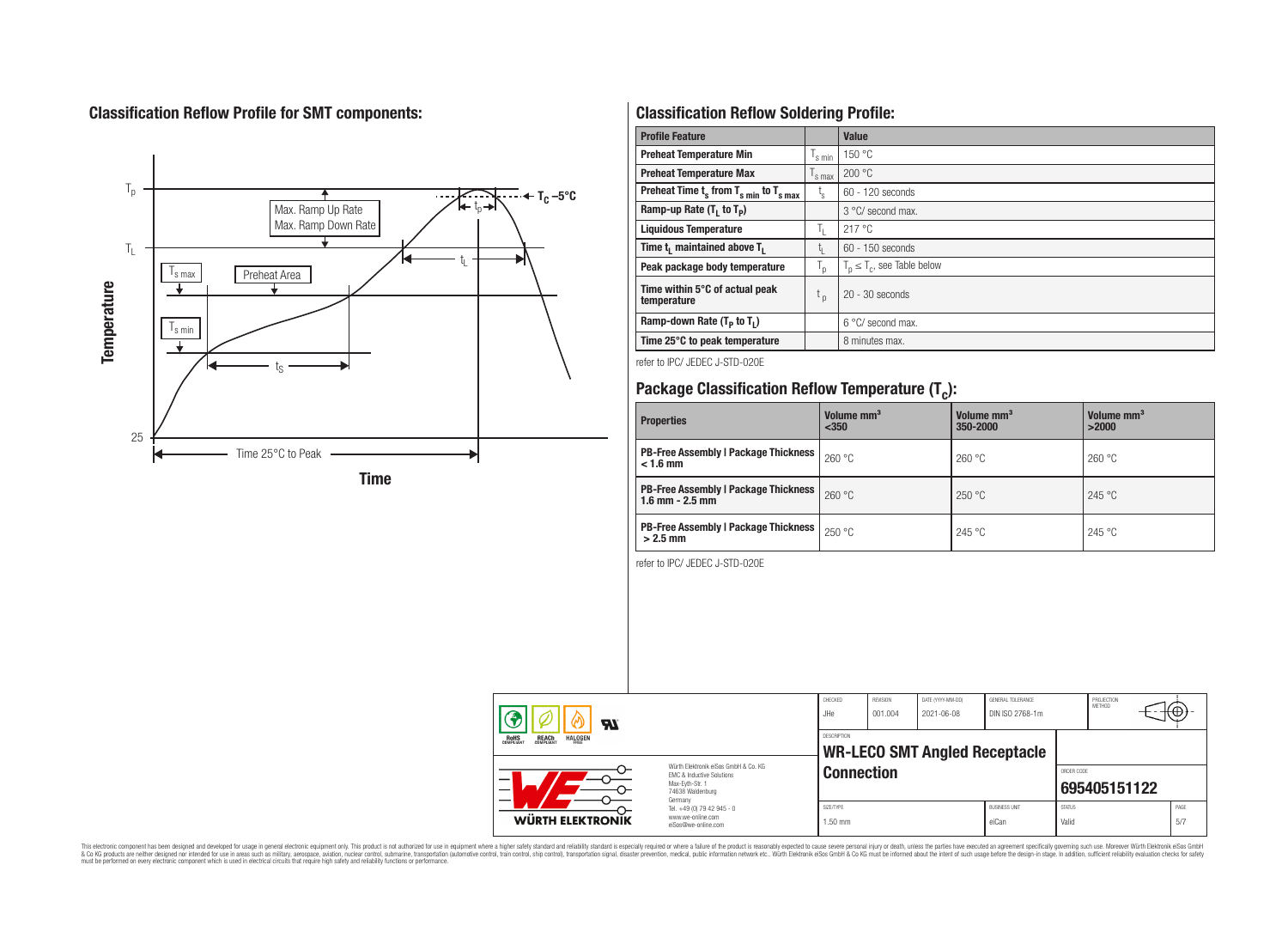## **Cautions and Warnings:**

### **The following conditions apply to all goods within the product series of theConnectors of Würth Elektronik eiSos GmbH & Co. KG:**

#### **General:**

- This mechanical component is designed and manufactured for use in general electronic equipment.
- Würth Elektronik must be asked for written approval (following the PPAP procedure) before incorporating the components into any equipment in fields such as military, aerospace, aviation, nuclear control, submarine, transportation (automotive control, train control, ship control), transportation signal, disaster prevention, medical, public information network, etc. where higher safety and reliability are especially required and/or if there is the possibility of direct damage or human injury.
- Mechanical components that will be used in safety-critical or high-reliability applications, should be pre-evaluated by the customer.
- The mechanical component is designed and manufactured to be used within the datasheet specified values. If the usage and operation conditions specified in the datasheet are not met, the component may be damaged or dissolved.
- Do not drop or impact the components, the component may be damaged.
- Prevent any damage or scratches on the component, especially on the actuator
- Direct mechanical impact to the product shall be prevented (e.g overlapping of the PCB's).
- Würth Elektronik products are qualified according to international standards, which are listed in each product reliability report. Würth Elektronik does not warrant any customer qualified product characteristics beyond Würth Elektroniks' specifications, for its validity and sustainability over time.
- The responsibility for the applicability of the customer specific products and use in a particular customer design is always within the authority of the customer. All technical specifications for standard products do also apply to customer specific products.
- The mechanical component is designed to be used along with Würth Elektronik counterparts and tools. Würth Elektronik cannot ensure the reliability of these components while being used with other products.

#### **Product Specific:**

#### **Soldering:**

- The solder profile must comply with the technical product specifications. All other profiles will void the warranty.
- All other soldering methods are at the customers' own risk.

#### **Cleaning and Washing:**

- Washing agents used during the production to clean the customer application might damage or change the characteristics of the component, body, pins and termination. Washing agents may have a negative effect on the long-term functionality of the product.
- Using a brush during the cleaning process may deform function relevant areas. Therefore, we do not recommend using a brush during the PCB cleaning process.

#### **Potting and Coating:**

• If the product is potted in the customer application, the potting material might shrink or expand during and after hardening. Shrinking could lead to an incomplete seal, allowing contaminants into the components. Expansion could damage the components. We recommend a manual inspection after potting or coating to avoid these effects.

#### **Storage Conditions:**

- A storage of Würth Elektronik products for longer than 12 months is not recommended. Within other effects, the terminals may suffer degradation, resulting in bad solderability. Therefore, all products shall be used within the period of 12 months based on the day of shipment.
- Do not expose the components to direct sunlight.
- The storage conditions in the original packaging are defined according to DIN EN 61760-2.
- The storage conditions stated in the original packaging apply to the storage time and not to the transportation time of the components.

#### **Packaging:**

• The packaging specifications apply only to purchase orders comprising whole packaging units. If the ordered quantity exceeds or is lower than the specified packaging unit, packaging in accordance with the packaging specifications cannot be ensured.

#### **Handling:**

- Do not repeatedly operate the component with excessive force. It may damage or deform the component resulting in malfunction.
- In the case a product requires particular handling precautions, in addition to the general recommendations mentioned here before, these will appear on the product datasheet
- Stranded wire may require a ferrule to ensure proper retention of connection. Use of solid wire is recommended.
- The temperature rise of the component must be taken into consideration. The operating temperature is comprised of ambient temperature and temperature rise of the component.The operating temperature of the component shall not exceed the maximum temperature specified

These cautions and warnings comply with the state of the scientific and technical knowledge and are believed to be accurate and reliable. However, no responsibility is assumed for inaccuracies or incompleteness.

| $\boldsymbol{w}$<br><b>REACH</b><br>COMPLIANT<br><b>HALOGEN</b><br>ROHS<br>COMPLIANT<br>Würth Flektronik eiSos GmbH & Co. KG<br><b>EMC &amp; Inductive Solutions</b><br>Max-Eyth-Str. 1<br>74638 Waldenburg<br>Germany |                  | CHECKED<br>.JHe                                                        | REVISION<br>001.004    | DATE (YYYY-MM-DD)<br>2021-06-08 | GENERAL TOLERANCE<br>DIN ISO 2768-1m |                               | PROJECTION<br>METHOD       | ₩ |  |             |
|------------------------------------------------------------------------------------------------------------------------------------------------------------------------------------------------------------------------|------------------|------------------------------------------------------------------------|------------------------|---------------------------------|--------------------------------------|-------------------------------|----------------------------|---|--|-------------|
|                                                                                                                                                                                                                        |                  | <b>DESCRIPTION</b><br><b>WR-LECO SMT Angled Receptacle</b>             |                        |                                 |                                      |                               |                            |   |  |             |
|                                                                                                                                                                                                                        |                  | <b>Connection</b>                                                      |                        |                                 |                                      |                               | ORDER CODE<br>695405151122 |   |  |             |
|                                                                                                                                                                                                                        | WÜRTH ELEKTRONIK | Tel. +49 (0) 79 42 945 - 0<br>www.we-online.com<br>eiSos@we-online.com | SIZE/TYPE<br>$1.50$ mm |                                 |                                      | <b>BUSINESS UNIT</b><br>eiCan | <b>STATUS</b><br>Valid     |   |  | PAGE<br>6/7 |

This electronic component has been designed and developed for usage in general electronic equipment only. This product is not authorized for use in equipment where a higher safety standard and reliability standard si espec & Ook product a label and the membed of the seasuch as marked and as which such a membed and the such assume that income in the seasuch and the simulation and the such assume that include to the such a membed and the such